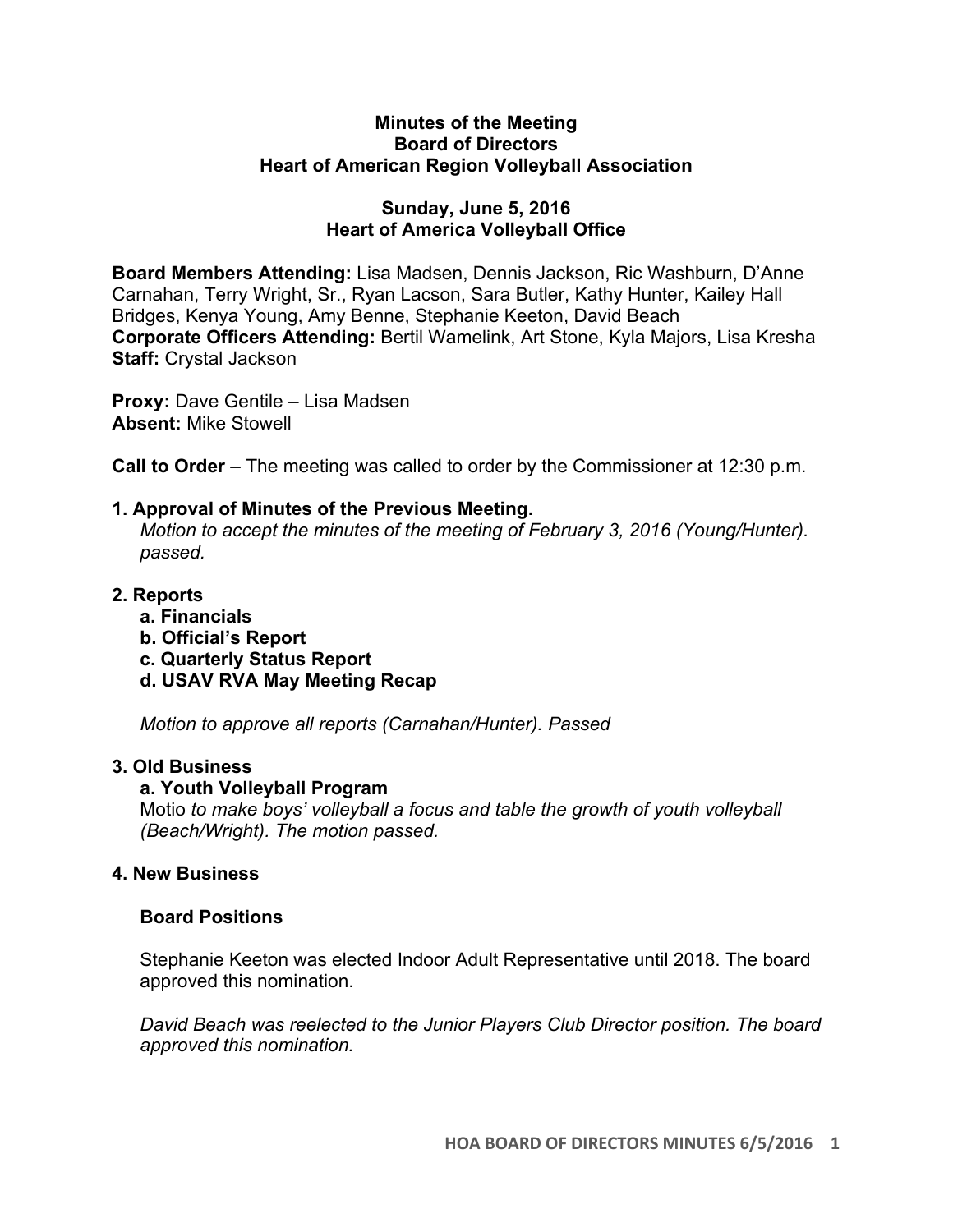*Lisa moved to appoint Kenya Young to the At Large Position. The board approved this nomination.* 

*Lisa moved to appoint Ryan Lacson to the At Large Position. The board approved this nomination.* 

*D'Anne made a motion to approve the motion to approve Kenya and Ryan as At Large Position. Kathy seconded. The motion passed.* 

Junior Players Parent's Representative position was up for elections. The board voted and Kathy Hunter was re-elected to this position.

# **d. Club Directors Meeting**

Club Directors meeting will be help at HOA August 14, 2016 at 12 pm. We will also have a club directors meeting Springfield, date TBD.

### **e. Gold Standard Club Program**

Standards:

- 1. All members in the club need to be in good standing
- 2. The club needs to have met all officiating criteria
- 3. All coaches and club administration have completed SafeSport
- 4. The club have been in existence at least 2 years
- 5. The club has a minimum of 40 members
- 6. The club has a retention rate of at least 50% for both players and coaches. That means at least 50% of the members that were in the club in 2015, returning to the club in 2016.
- 7. The club pledges to not have any communication with players from other clubs until the individual players season has ended

Incentives:

- 1. Teams that meet all requirements will be a Gold Standard Club. On the club listing page, the Gold Standard Club will be showing up on top of the page, in alphabetic order, followed by the clubs that do not meet the standards.
- 2. Gold Standard Club are allowed to post the HOA Gold Standard Club logo on their website and can present themselves as such
- 3. Ever Gold Standard Club who keeps their standard for the 3 seasons will received 6 Molten volleyballs from the HOA office at the end of the  $3<sup>rd</sup>$  season.
- 4. Ever Gold Standard Club who keeps their standard for 5 seasons will receive a free entry into the Kansas City Martin Luther King Day tournament.

*Motion to implement and adopt the gold standard club program. (Beach/Jackson). The motion passed.* 

### **f. Due Process**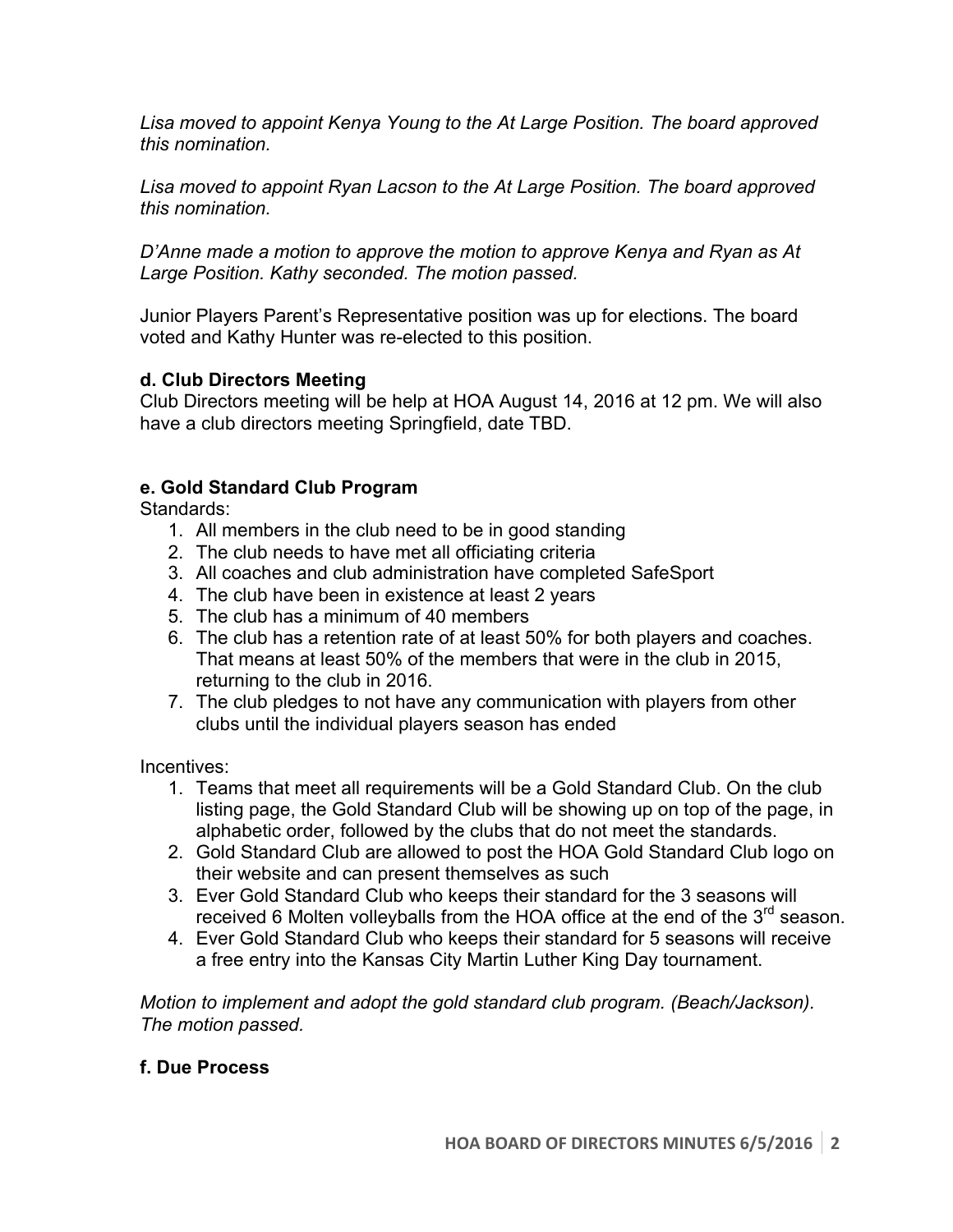Lisa reported that there should be some changes in the wording of the due process changing, under the purpose of the due process changing the word "individual" change to "member".

Lisa would like to propose that the appeal panel could have the same jurisdiction as the commissioner in having the power to reconsider and affirm, modify or vacate the proposed penalty or sanction.

Lisa would also like propose the change in wording for the further appeal needs to go to the RVA not USAV.

*Motion to accept the changes in the Due Process changing the word individual to member, allowing the appeal panel to have the same jurisdictions as the commissioner, and further appeals need to go to the RVA (Wright/Bridges). The motion passed.*

Break 2:42 pm

### **g. Officiating Initiative**

*Motion to have a staff person hired as official's coordinator (Benne/Young). Kenya seconded. The motion passed.* 

#### **h. Proposed Budget 2017-2018**

*Motion to accept the budget as proposed. (Hunter/Beach). The motion passed.* 

### **i. Recruiting and Commitment 2017-2018**

No individual player and/or parent/guardian on behalf of a player is permitted to sign an agreement to compete with a club during any HOA sanctioned competition in the 2017-2018 indoor volleyball season prior to July 20, 2017.

Prior to July 20, 2017, individual players and parents/guardians of individual players are also expressly prohibited from paying any dues and/or deposits for the 2017- 2018 volleyball season.

If this policy is violated, the player will be prohibited from competing for the club in which he/she signed an agreement or made a deposit during all 2017-2018 HOA sanctioned indoor completions.

A second infraction of the policy will prohibit the player from competing for any club.

*Motion to accept the commitment policy for the season 2017-2018 as proposed and allow Bertil to finalize. (Bridges/Hunter). The motion passed.*

### **j. Rhythm of the Region Bash**

The Rhythm of the Region Bash will be held September 11, 2016 from 3-5 p.m.

### **k. President's Review**